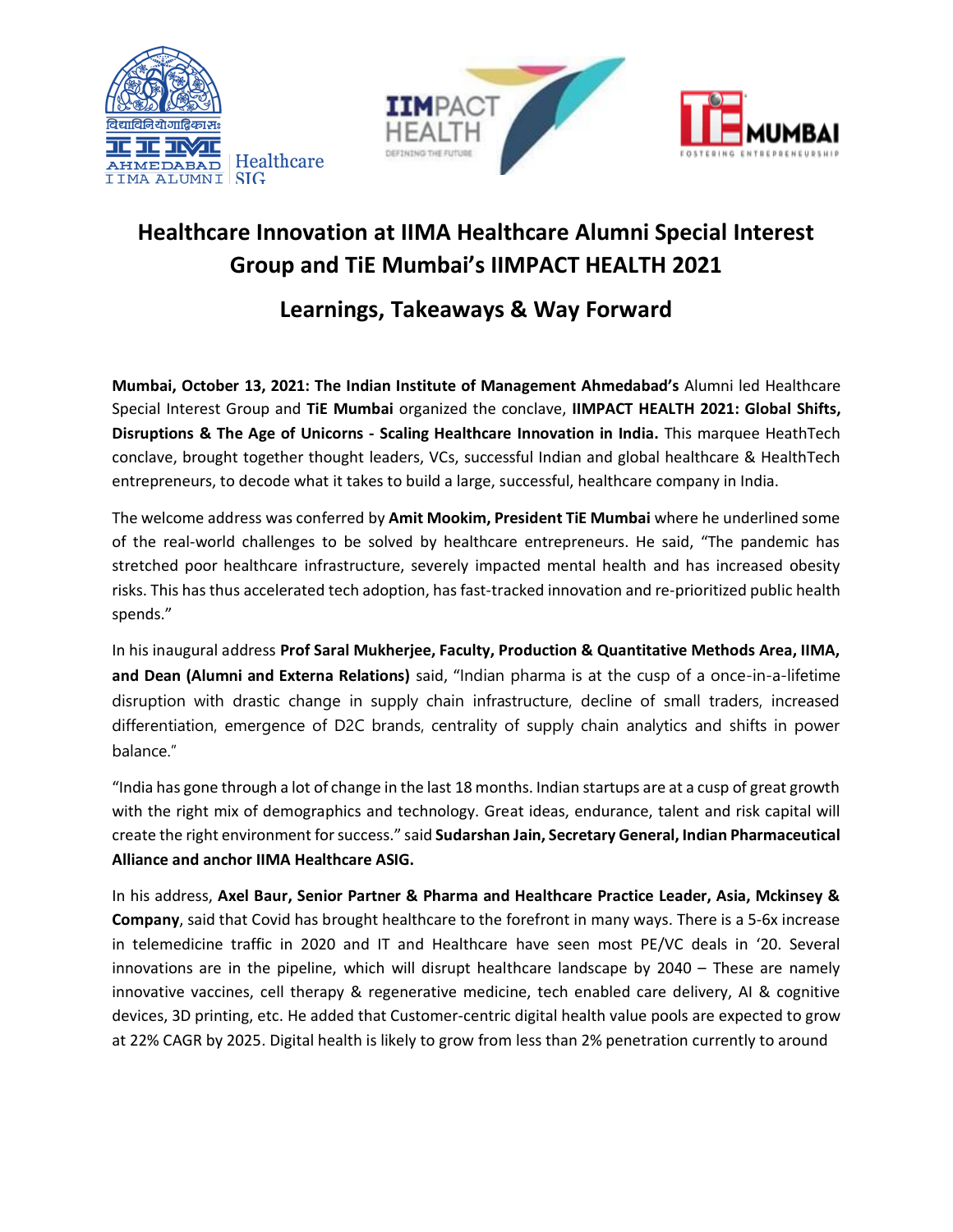



15% and grow at 35% CAGR. e-diagnostics, teleconsulting, e-pharmacy, B2B marketplace will comprise \$31Bn online spend in 2031 while offline spend will rise to \$177Bn at 9% CAGR.

**Kiran Mazumdar Shaw, Executive Chairperson, Biocon Biologics & Executive Chairperson, Biocon Ltd,** in her keynote address said that Companies that challenge the status-quo, stand out and make a mark, those that differentiate and follow a business model, which is not a me-too model and create value are the ones that succeed. She added that approvability of ideas is low in biotech, the gestation period being longer. While in IT, it is much faster. VCs need to invest in high science, bold innovative ideas and understand the risk and opportunity and know how to measure value. According to her, succeeding by taking great risks and creating value builds credibility.

The Investors' session brought out a key insight that while looking for investors, one must begin conversation with investors early on and reach out to believers. Any business model innovation can be copied unlessit is a product or tech innovation. There is no point in worrying about competition, however, talking to investors and taking their ideas and thoughts may improve one's product.

Commenting on corporate innovations, **Cipla** said that it is working on Business model innovation, access of innovation, getting new technology and is partnering with smart individuals for product/science-based ideas. It is incorporating the best of the gig economy and the old economy. **GE** has started a start-up accelerator program and is working in genomics and pattern recognition, offering an ecosystem to startups globally while helping them launch products as well.

Explaining how they made it successful in India, health tech companies mentioned that they worked in partnership with government to build trust and affordable services in rural and far-out locations, where service was not available. **Citius Tech** is working with large hospitals and insurance companies in disease management and care profiles. They are using AI-ML capabilities and Analytics with global corporations to drive innovation. Companies have increased their pace of adoption enabling faster decision making.

Several Startups and Entrepreneurs were recognized and awarded at the Summit. Dr. Apoorv Ranjan Sharma from 9Unicorns awarded cash prize to the two start-ups, **Pacify Medical** and **Aktivolabs** who presented at IIMPACT Health Summit 2021. He also awarded cash prize to **Aarya Banthia - Karya EECP** and **Aastha Mehta - Medibrace**, who are entrepreneurs being mentored by Namita Thapar - Founder, YEA.

## **About IIM Ahmedabad Healthcare Alumni Special Interest Group (IIMA Healthcare ASIG)**

IIM Ahmedabad is one of India's premier educational institutions. Established in 1961, IIMA has produced global leaders in academia, industry, government and the arts. The Alumni Special Interest Groups at IIMA are platforms that bring together alumni, faculty and students and leverage the collective intellectual resources engaged in specific areas such as healthcare, education, technology, analytics, public policy, entrepreneurial ecosystem etc to bear on the most challenging issues of our times. Faculty and alumni